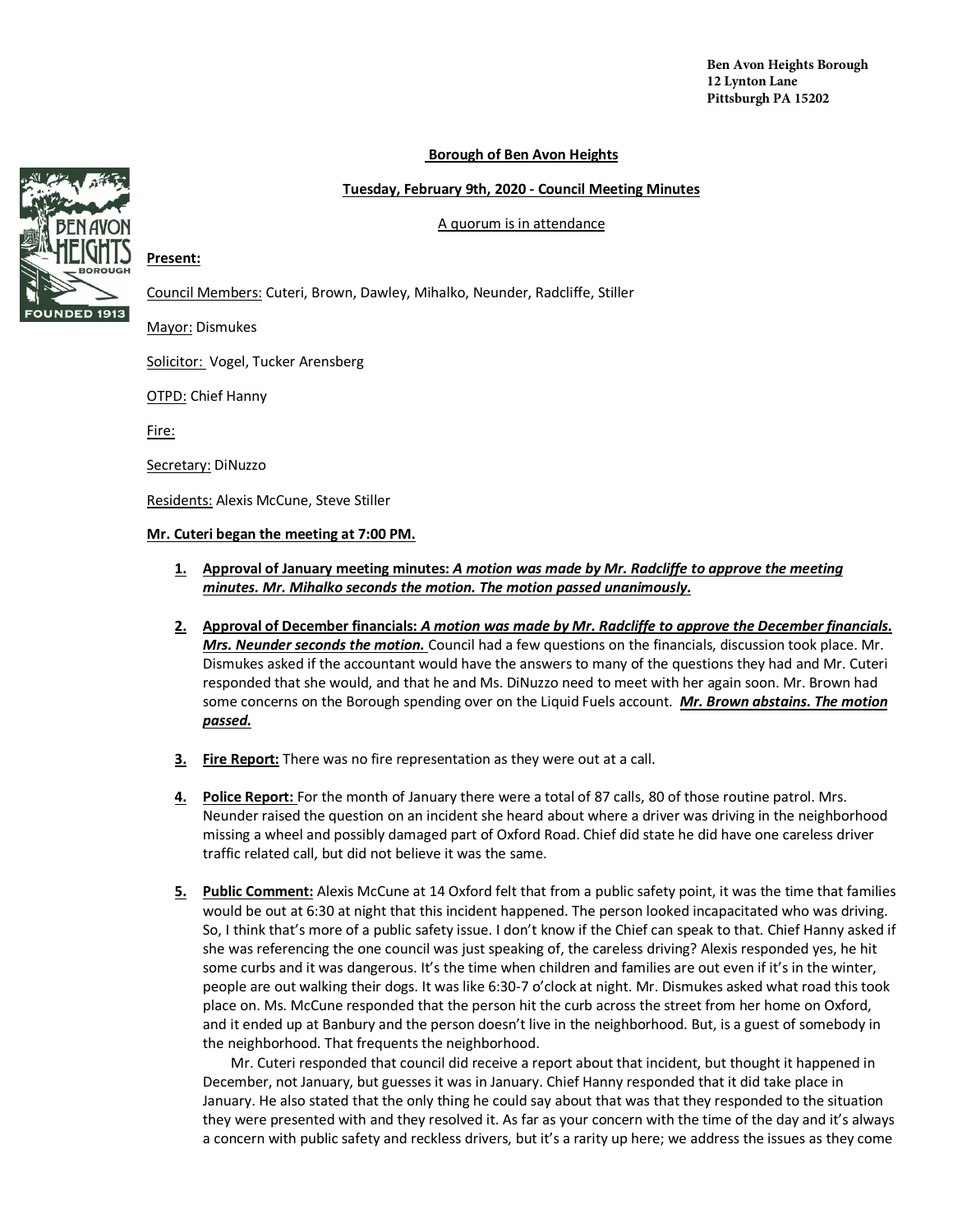#### **Ben Avon Heights Borough 12 Lynton Lane Pittsburgh PA 15202**

up. Ms. McCune responded that she also was pointing out that there was damage done to Borough property, like curbs and the street as well. Mr. Cuteri replied that we were not aware of this. He then asked if this damage was in front of her house. Ms. McCune responded that they hit the curb in front of the Hickman's and she heard the car go through the first time and then she heard it come back through the second time about 20 minutes to half an hour alter and I mean narrowly missed the O'Brien's vehicle which was parked on the street. And it was pretty bad the neighbor across the street came out too. There were a bunch of people who came out because it was really loud. And there was some damage done to some curbs and damage done to the street. But it's also a public safety issue because it was someone driving erratically.

Mr. Cuteri responded that he understands it's a public safety issue but what is her question. Chief Hanny responded that he will look at the street and take a closer look to see if there was damage there, we have the persons information, we have their insurance, if there is something that the Borough needs to charge that needs to be repaired, we have that information. He also stated that he was unaware of the damage done to the street but again, careless driving does occur, people do silly things at times, but we addressed the issue as it was presented to us. Ms. McCune replied that she felt the need to point it out because you said it was a relatively quiet month, that was something people had concerns about. So, I'm bringing that up because it's a public safety concern. Mr. Cuteri thanked Ms. McCune and Chief Hanny.

Steve Stiller at 21 New Brighton questioned if this driver was cited for driving while intoxicated or was this just careless driving? Chief Hanny responded that he would have to get back to Mr. Stiller and council on that question as he doesn't remember off the top of his head what they were cited for. But like he said he'll take a closer look at the street and if there was any information there pertaining to that. Mr. Stiller thanked the Chief.

Alexis McCune from 14 Oxford stated that I guess I had a question, I know I did ask before with the Police Chief, just to clarify, because I was one of the ones that called the police regarding that because it was a dangerous situation. I guess I'm wondering what the need-to-know information is with the neighborhood and the want to know information; and who posts on social media, who has the ability to post on Facebook? Who has the ability to post on our Facebook page? Is it anybody? Or is it controlled by an administrator? Mr. Cuteri responded that it is controlled by us, and questioned if there was something that she would like to be posted? Ms. McCune replied that no, that recently as of last week there was a posting of an individual that was not convicted of a crime but, had to do with an incident on 65, a shooting and it was a suspect, but the likelihood it didn't happen in our neighborhood. I'm just advocating and pointing out the fact that something like that didn't happen in our neighborhood and its unlikely that we would come across that suspect, when they don't even reside in our neighborhood and I guess I'm trying to understand why that was posted, it's not necessarily a need to know information for our Borough, but then information about police happening in our neighborhood that was a safety issue, it wasn't even stated by the police and is a concern of the residents and that's kind of a need to know thing.

Because that person is a guest in the neighborhood and frequents the neighborhood, I believe it's a boyfriend of a resident, and it was a public safety issues and I have some concerns. So, that's a need-to-know information that perhaps eventually, but that another suspect that was posted on there I don't think it's appropriate for that to be on our Facebook Page. It's not a need-to-know thing; and unfortunately for that person, that's a searchable thing that will come up again and again and you know it was a black man, that happened to be a suspect, but I don't think we need to have that on our Borough Facebook page.

Steve Stiller at 21 New Brighton stated, Alexis, I'll answer your question. We have a committee on who can post to our social media, so we have a communications committee which is Jason Brown and myself. That particular post, that originally was posted by the Ohio Township Police Department and so we just reposted that. In partnership with the OT Police Department, there are some things we feel may have some sort of barring on the safety of the neighborhood and things like that so we will share those. We don't post a lot of things on our social media, but we do partner with the Ohio Township Police Department. We don't go out and post, lots of different things on our social media as you can tell by our level of posts, we're not posting a lot. Ms. McCune responded that, that was why she was surprised. Mr. Stiller continued that we do partner with the OT police department and will continue to report what they post because it's public information and it's something that's important.

Ms. McCune responded that she understood that but, on the contrast, of that, I think that I'm pointing out that need to know information for somebody who is driving erratically and I can confirm that I called the police. The person was under the influence. So that was in the evening when people were out, it was a public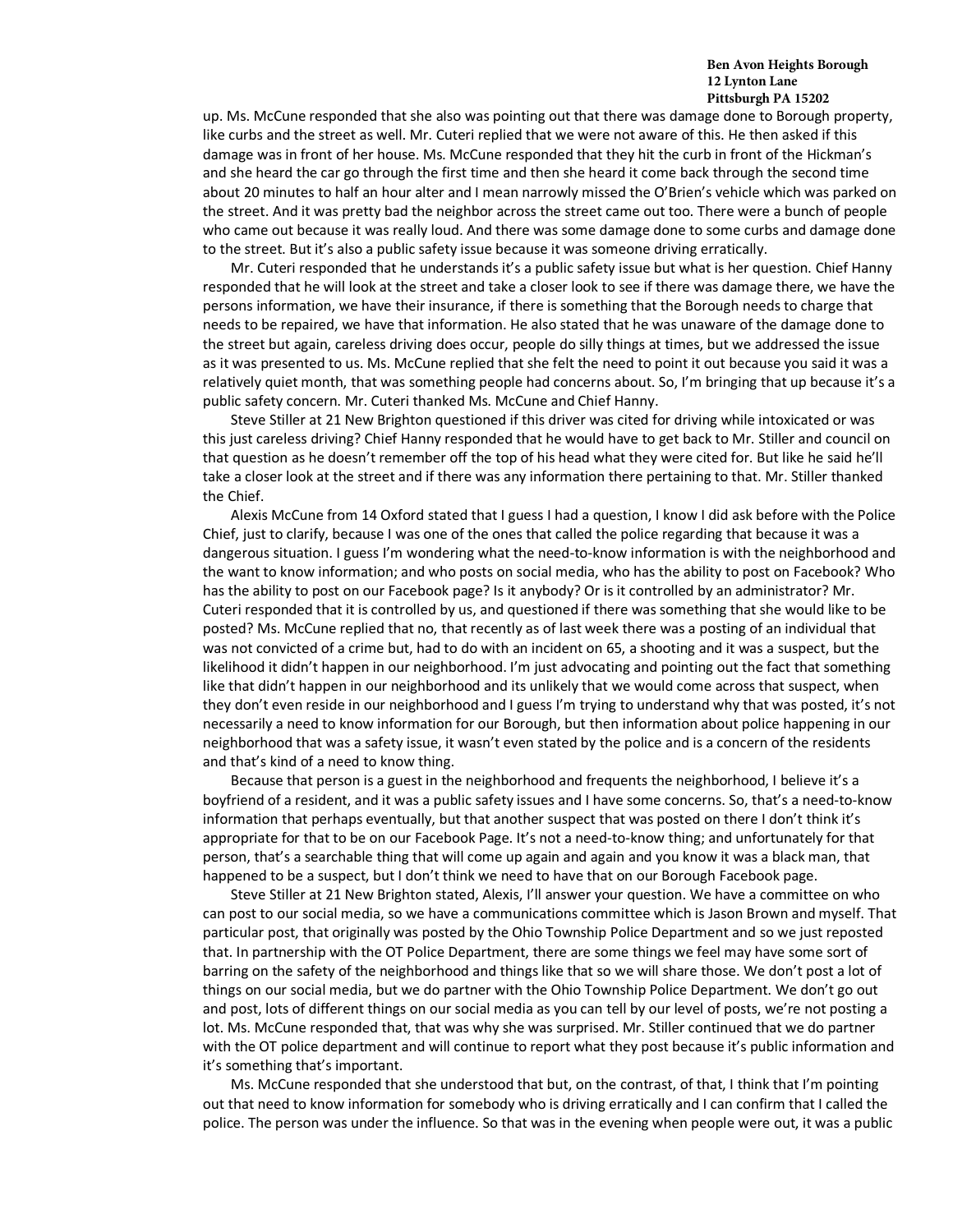safety issue. That's need-to-know information that they glazed over in the police report. So, I'm contrasting that with having the other report posted, I'm approaching it from an equality perspective.

Mr. Cuteri interrupted, look, Alexis, I understand your concern, I don't think the police department, they're posting public information, there is no reason we shouldn't share with the residents for safety. When you say need to know, I don't know who is the judge of that. But if they police department posts it, and they see it as a viable concern, then we have an obligation to our residents to post it. Ms. McCune responded that she is pointing out the contrast of the two. Because that happened in our neighborhood and it wasn't even reported in the police report at the beginning of the meeting. There's a contrast there. Mr. Dismukes at 22 Clovelly responded, let me ask this question, it sounds like I think – Mr. Cuteri interrupted, hold on Scott, we will look into this and address it, I don't want to get into a dialogue about that because we don't have all the facts. Ms. McCune responded that that was okay and she respected that. Mr. Cuteri continued, that he will find out what exactly, whether there was a report or not about this individual in the neighborhood, and we'll talk to Chief Hanny. He was going to get us that information and we'll see what's going on. So, thank you. Ms. McCune apricated that and that was something that happened in our neighborhood.

**6. Engineers Report:** Mr. Cuteri had a few questions for LSSE pertaining to the COA as he noted a lot of billing for this, this past month. Mr. Heyl responded that, that pertains to the maintenance and CCTV work. Mr. Cuteri also asked what type of budget is the Borough looking at with repairs. Mr. Heyl stated they do not have one yet, but the Borough will have the cost estimates, the defects and the scope of the work and where it will be. Mr. Cuteri stated that in the memo that ALCOSAN has a Grow program and that LSSE believes the Borough may be eligible for this grant. Mr. Heyl said yes, they have just opened this cycle of the Grow grant and they believe the Borough would be able to receive at least partial reimbursement from the grant for the work they're going to do. Discussion took place over the Phase II of the COA as the Borough is frustrated with ALCOSAN and the lengths the Borough has gone to comply for such a small municipality. The Borough feels our system is in great condition and feel the Borough is already meeting ALCOSANS standards and they should receive a waiver from this next phase. Ben Avon Heights Borough was one of the very few Municipalities that complied with the original consent order. And we continue to be lumped in with those that did not comply. Mr. Vogel stated that he would discuss this with some of his partners who are knowledgeable in this topic and will communicate his findings with Mr. Heyl.

Mr. Cuteri noted that the bid work is due on March  $5<sup>th</sup>$  and questioned the due date as it normally done at council meetings. Mr. Heyl explained that LSSE is now using an online system for a better bidding process, which doesn't allow for errors. The announcement will take place over a GoToMeeting and he will send the information to Ms. DiNuzzo to share with council if they would also like to attend. Mr. Cuteri asked Mr. Heyl if they found any issues with their survey work for the up-and-coming road project. Mr. Heyl stated that the only one he saw in the design was on Stratford, as the road is already as wide as it can be with the Right-of-ways. Mr. Radcliffe asked if Devon was okay, or if there was an issue with Devon. Mr. Heyl could not remember the details of Devon, but they can still go according to plan and push the curbs back. The AD for this bid will run on February  $12<sup>th</sup>$  and  $19<sup>th</sup>$ , 2021 in The Citizen.

- **7. Comcast agreement:** Mr. Vogel updated the council that we should have the final signed document back from Comcast by the end of the month. He also noted that we have another agreement with Verizon, Ms. DiNuzzo will look into this.
- **8. Jordan Tax Service Proposal:** Mr. Cuteri informed council that it was time to negotiate the contract for 2022- 2025. The fee would stay the same, plus postage increases as they come. Mr. Cuteri questioned if would could get an electronic delivery option for residents to reduce postage costs. Mr. Vogel responded that he can ask them on the Borough's behalf. He also believes this looks like a standard agreement. *A motion to accept Jordan Tax Service to continue their tax collection service at the same rate \$3.50 per tax bill plus*  postage was made by Mr. Brown. Mr. Radcliffe seconds the motion. Cuteri would like to add in if there's an option for residents to opt in for electronic bills. Mr. Stiller brought up that there was a resident who came to council with a complaint with Jordan and wanted to know if council knew of any other complaints. If there were more, should we look into other service providers? Mr. Cuteri was unaware of any other. Mr. Vogel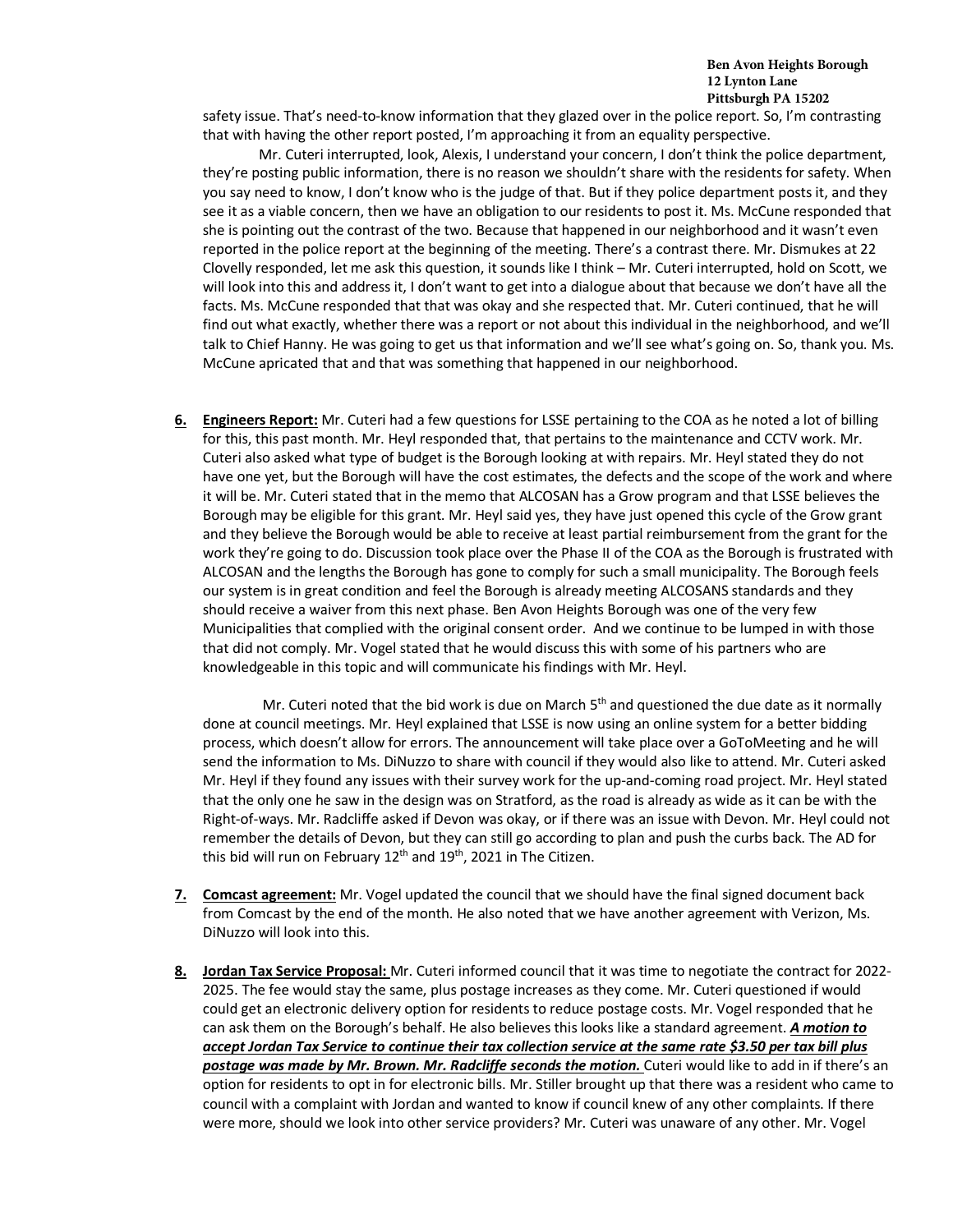noted that collecting delinquent taxes can be a challenging experience and there are only a few who provide these services in the area.

**Allegheny County Certification:** Mr. Vogel will submit this on the behalf of the Borough. He noted that the mayor's term is up, the tax collectors' term is up as well as 3 council members.

- **9. Recycled Materials Report:** Mr. Cuteri noted that there had previously been a question on how our recycled materials are handled. Ms. DiNuzzo was able to obtain a report for council by Valley Waste. Mr. Brown had a question on cardboard as he has seen them on numerous occasions take cardboard as trash. Ms. DiNuzzo will look into this. Mr. Dawley was thankful for the report and found it interesting on where it goes. Mrs. Neunder asked if the mayor had any updates with the glass recycling program. Mr. Dismukes does not.
- **10. Zoning applications:** For the month of January there were no applications submitted.
- **11. Executive session:** There will be no executive session this evening.

Meeting ended at 7:58pm

The next scheduled meeting is March 9th, 2020 at 7:00 pm at Avalon Volunteer Fire Department.

Jessica DiNuzzo, Secretary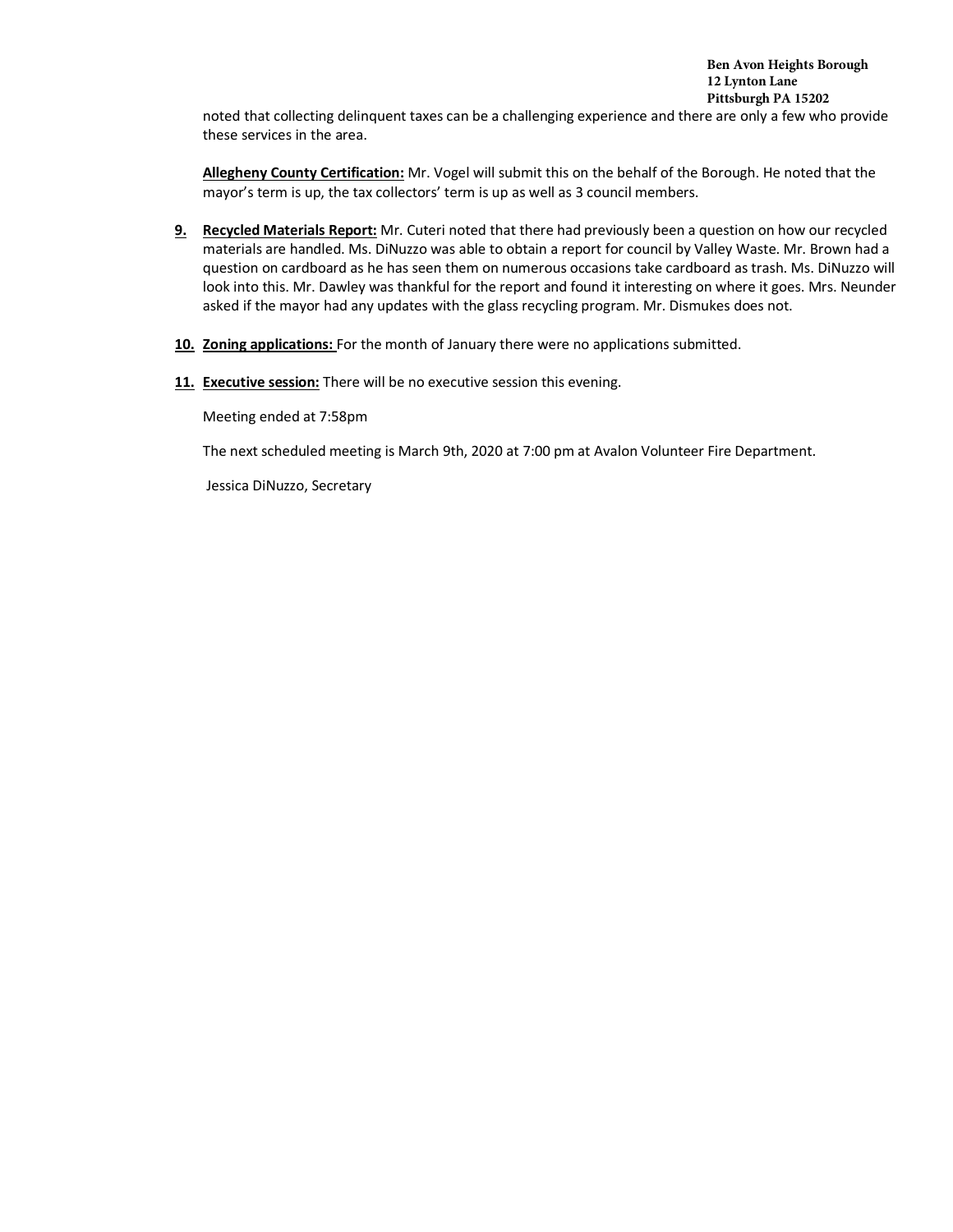# **Suspect Posting on Borough Facebook or Website**

## **Alan Cuteri** <acuteri@stradallc.com> Sat, Feb 20, 2021 at 12:53 PM

To: McCune Alexa <amccune@andrew.cmu.edu> Bcc: ben avon heights borough <benavonheightsborough6@gmail.com>, Dismukes Scott <SDismukes@eckertseamans.com>, Jacquelyn Neunder <jneunder@gmail.com>, Jason Brown <dryojj@gmail.com>, Joe Dawley <dawleyjoe@gmail.com>, John Radcliffe <j.radcliffe@comcast.net>, Mihalko Greg <mihalkoinc@aol.com>, Stiller Steven <stiller8771@gmail.com>, "Vogel, John" <ivogel@tuckerlaw.com>

Alexa,

Sorry it has taken a while to get back to you on the issue you raised at our last council meeting.

I looked into your concern about our sharing a post from the Allegheny County Police to our official BAH social media page and your feeling that it was in-appropriate when we did not list the other incident that happened in the borough which you believed to be a greater safety concern.

On January 25, Mr. Ferguson was listed as a suspect in a shooting of a pregnant woman near BAHB. The initial report was police were searching for Mr. Ferguson and Ohio Township Police as well as county police were involved.

It appears to me that Mr. Ferguson was subsequently apprehended and charged accordingly per an additional article.

The incident in the borough was not similar to this situation. This was a domestic issue as described in the police report, and the individuals involved were not identified by the police report, but only that the "offender" was charged via summons. There was alcohol involved and the report references the location of the call response but does not tie the listed address to the incident or individuals, and there was no information provided to BAHB, prior to our meeting or now, that identifies the individuals involved.

The police have looked for damage on the street and curb in front of your house, but due to the heavy snow nothing was found as of yet. They will re-look after the snow has cleared, and they were unaware at the time of the incident that there was damage to the street or curb in front of your house as this incident unfolded on Banbury, not Oxford from the report.

You may have personal information regarding this incident but council has no other information..